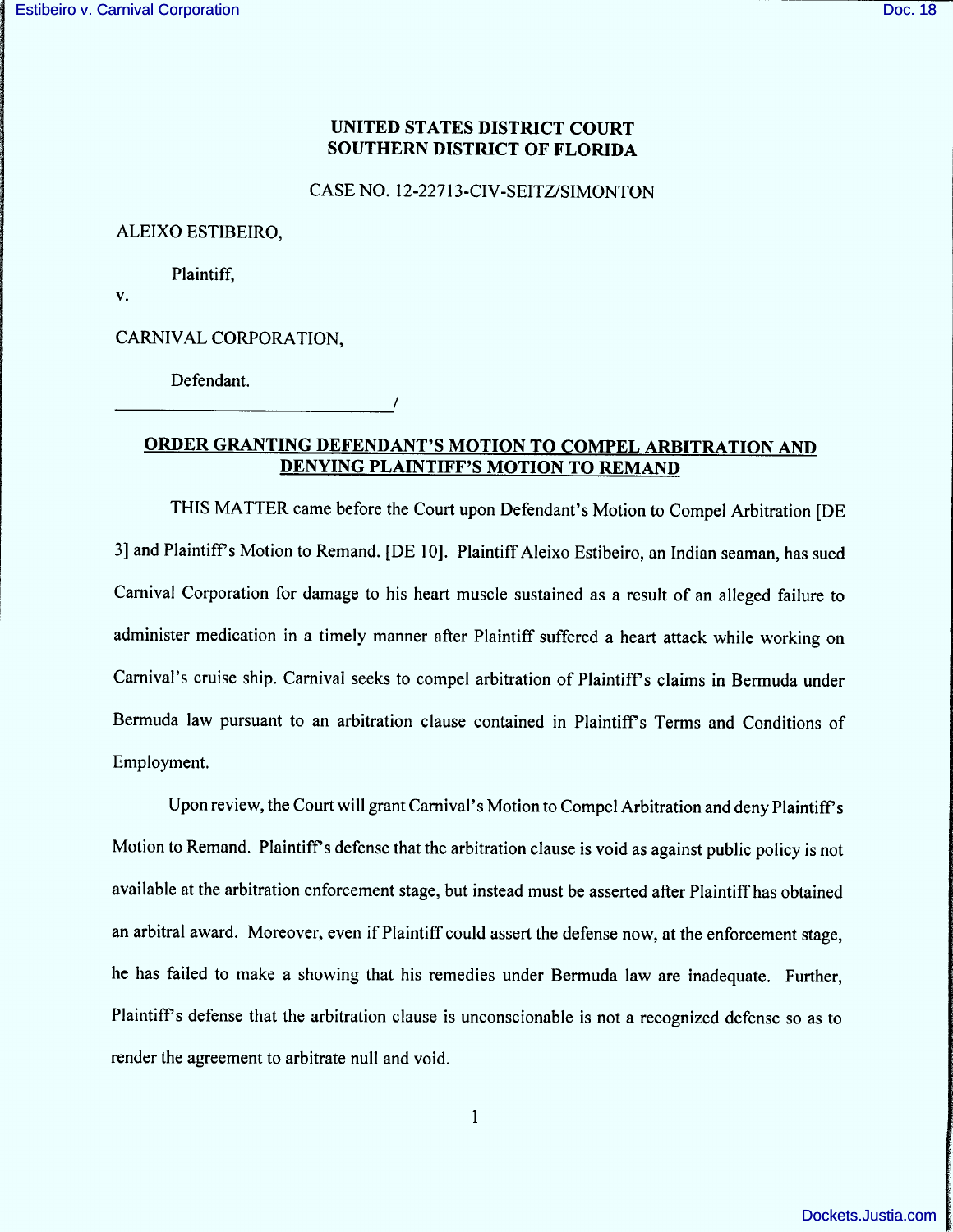#### L BACK GROUND

While working on a cruise ship, the M/V Ventura, Plaintiff experienced chest pain around 3:00 a.m. on June 1, 2011 and went to the clinic onboard the ship. [DE 1-5 at  $\P$  13]. Twenty minutes after arriving at the clinic, an electrocardiogram showed that Plaintiff was suffering from a heart attack. [ $\text{Id.}$ at  $\P$  14]. At 4:04 a.m., Plaintiff's lab results revealed abnormal cardiac MB bands. [Id. at  $\P$  15]. At 6:35 a.m., doctors onboard the ship administered an infusion of Metalyse. [Id. at  $\P$  16]. Plaintiff contends that the three and a half hour delay between when he arrived at the clinic and when doctors administered Metalyse resulted in serious and permanent damage to Plaintiff's heart muscle such that he now needs a heart transplant.  $Id$ , at  $\P\P$  17, 201.

During the relevant time period, Plaintiff's employment was governed by the Principal Terms of Employment & Code of Conduct ("Principal Terms of Employment"), which Plaintiff acknowledged he received, reviewed, and accepted by signing the Acceptance of Employment Terms and Conditions.<sup>1</sup> (DE 3-l , DE 3-2). The Principal Terms of Employment contain a compulsory arbitration clause that provides that any and all disputes related to the seaman's employment shall be referred to and resolved by arbitration pursuant to the Convention on the Recognition and Enforcement of Foreign Arbitral Awards ("the Convention").<sup>2</sup> The arbitration clause further states that arbitration must be held in

<sup>&</sup>lt;sup>1</sup>The Principal Terms of Employment were issued by Fleet Maritime Services International Ltd. ("FMSI"), who is Plaintiff's employer. [DE 3-1, DE 3-2]. However, the ship Plaintiff worked aboard is owned by Carnival PLC. [DE 13 at fn. 1]. Carnival PLC is a British corporation headquartered in England, whereas Defendant Carnival Corporation is a Panamanian corporation headquartered in Miami, Florida.  $Id.$ . For the purposes of the motions pending before the Court, the legal relationships between FMSI, Carnival PLC, and Carnival Corporation are irrelevant because the arbitration clause in the Principal Terms of Employment provides that it applies to disputes between crew members and all Carnival Group brands. (DE 3-2 at 8).

<sup>&</sup>lt;sup>2</sup>The Convention is a treaty that requires courts of a nation to give effect to private agreements to arbitrate and to enforce arbitration awards made in other contracting states. See Lindo v. (Bahamas) Ltd., 652 F.3d 1257, 1262 (11th Cir. 2011).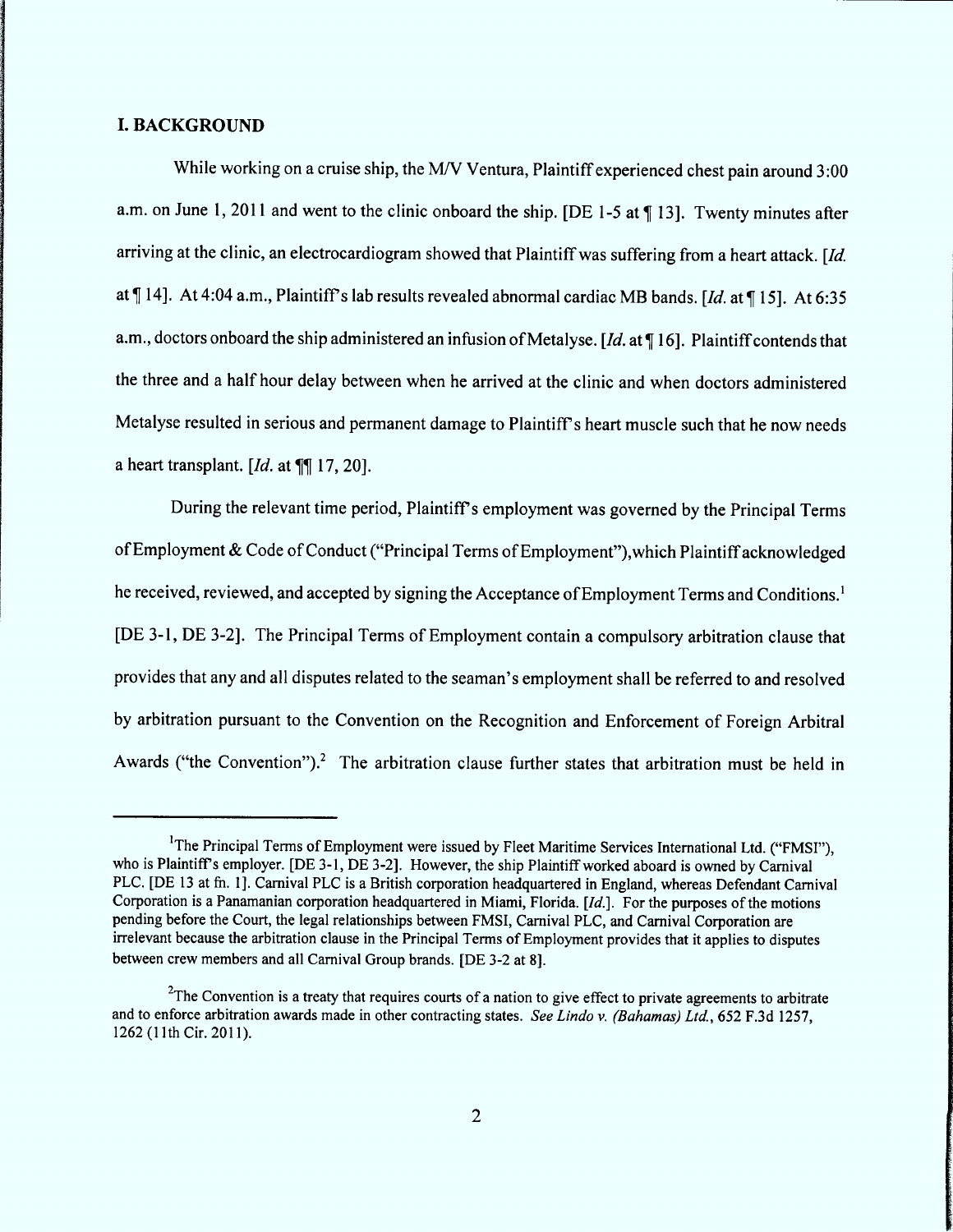Bermuda unless the Bermuda venue provision is found legally unenforceable. [Id.]. Then, the arbitration must be held in London, England. The Principal Terms of Employment also provide that the laws of Bermuda apply to the arbitration. [DE 3-1 at 10]. The "Acceptance of Employment Terms and Conditions" ("Acceptance") form that Plaintiff signed provides that the Principal Terms of Employment are incorporated by reference into the Acceptance and that the parties "agree that any and all disputes shall be referred to and resolved by arbitration'' as set forth in the Principal Terms of Employment. (DE 3-2J.

As a result of his injuries aboard the M/V Ventura, Plaintiff sued Carnival Corporation in state court and asserted claims for Jones Act negligence (Count l), maintenance and cure (Count 11), failure to treat (Count 111), and medical negligence (Count 1V). NCL removed the case to this Court pursuant to 9 U.S.C. § 205 on the ground that the arbitration clause in the Principal Terms of Employment is governed by the Convention and, as such, this Court has jurisdiction over Plaintiff's claims. [DE 1]. Carnival now seeks to compel arbitration.

#### II. DISCUSSION

## A. Legal Standard

There is a strong federal policy favoring the enforcement of arbitration provisions. See Mitsubishi Motors Corp. v. Soler Chrysler-Plymouth, Inc., 473 U.S. 614, 626 (1985). "[C]oncerns of international comity, respect for the capacities of foreign and transnational tribunals, and sensitivity to the need of the international commercial system for predictability in the resolution of disputes require that we enforce (intemational arbitration agreements), even assuming that a contrary result would be forthcoming in a domestic context." *Id.* at 629. Under the Convention, this Court engages in a "very limited inquiry"' when deciding motions to compel arbitration. Bautista v. Star Cruises, 396 F.3d 1289, 1294 (1 lth Cir. 2005). The Court must compel arbitration unless one of the Convention'sjurisdictional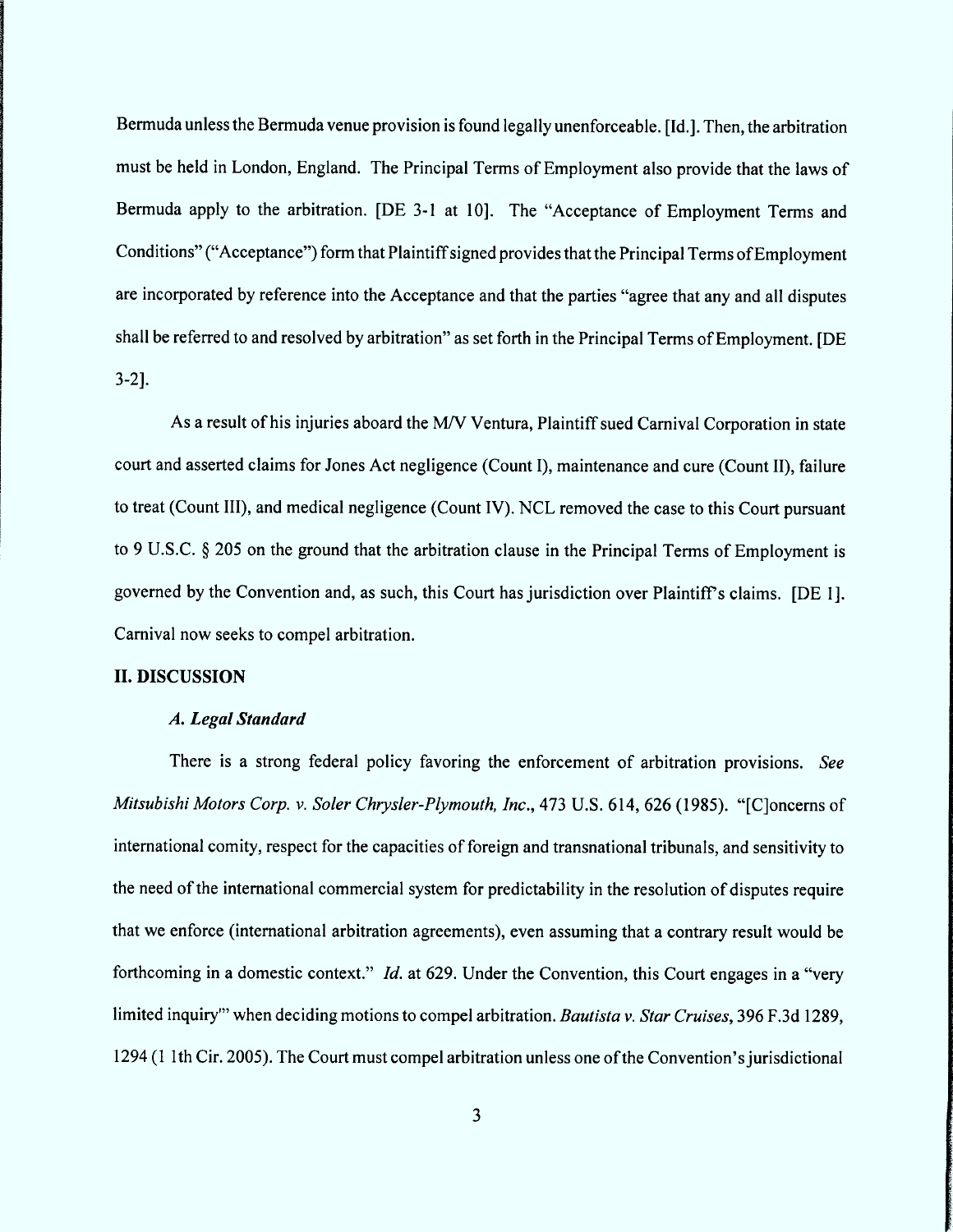prerequisites are not met or one of the Convention's affirmative defenses applies. See id. at 1294-1295. The jurisdictional prerequisites are: (1) the agreement to arbitrate is in writing; (2) the agreement provides for arbitration in a territory that is a signatory to the Convention; (3) the agreement arises out of a commercial, legal relationship; and (4) a party to the agreement is not an American citizen or the commercial relationship reasonably relates to a foreign state. See id. at 1295 n. 7. The available aftirmative defenses are limited to claims that the agreement is "null and void, inoperative, or incapable of being performed." *Id.* at 1301. The agreement is "null and void . . . where it is obtained through . . . fraud, mistake, duress, and waiver ..." Lindo v. NCL (Bahamas) L td., 652 F.3d 1257, 1276 (11th Cir.  $2011$ ) (quoting Bautista, 396 F.3d at 1302)). As the party opposing arbitration, Plaintiff has the burden to prove that an affirmative defense applies. See Czarina, L.L.C. v. W.F. Poe Syndicate, 358 F.3d 1286, 1292 n.3 (11th Cir. 2004); Four Seasons Hotels and Resorts B.V. v. Consorcio Barr, 613 F. Supp. 2d 1362, 1367 (S.D. Fla. 2009).

## **B.** Analysis

The Court must compel arbitration unless one of the four jurisdictional prerequisites are not met or an affirmative defense applies. Here, Plaintiff does not dispute that the jurisdictional prerequisites are satisfied. As such, the Court is vested with jurisdiction to consider whether the agreement to arbitrate is enforceable.<sup>3</sup> To this point, Plaintiff maintains that the arbitration clause is unenforceable as against public policy and is unconscionable.

# 1. Public Policy Defense

Plaintiff makes two arguments in support of his public policy defense. First, relying on Thomas

 $3$ The four jurisdictional prerequisites are satisfied because (1) the agreement to arbitrate is in writing [DE 3-1, DE 3-21; (2) the areement provides for arbitration in Bermuda, which is a signatory to the Convention', (3) the agreement arises out of an employment relationship, which is a commercial, legal relationship; and (4) neither party to the agreement is an American citizen.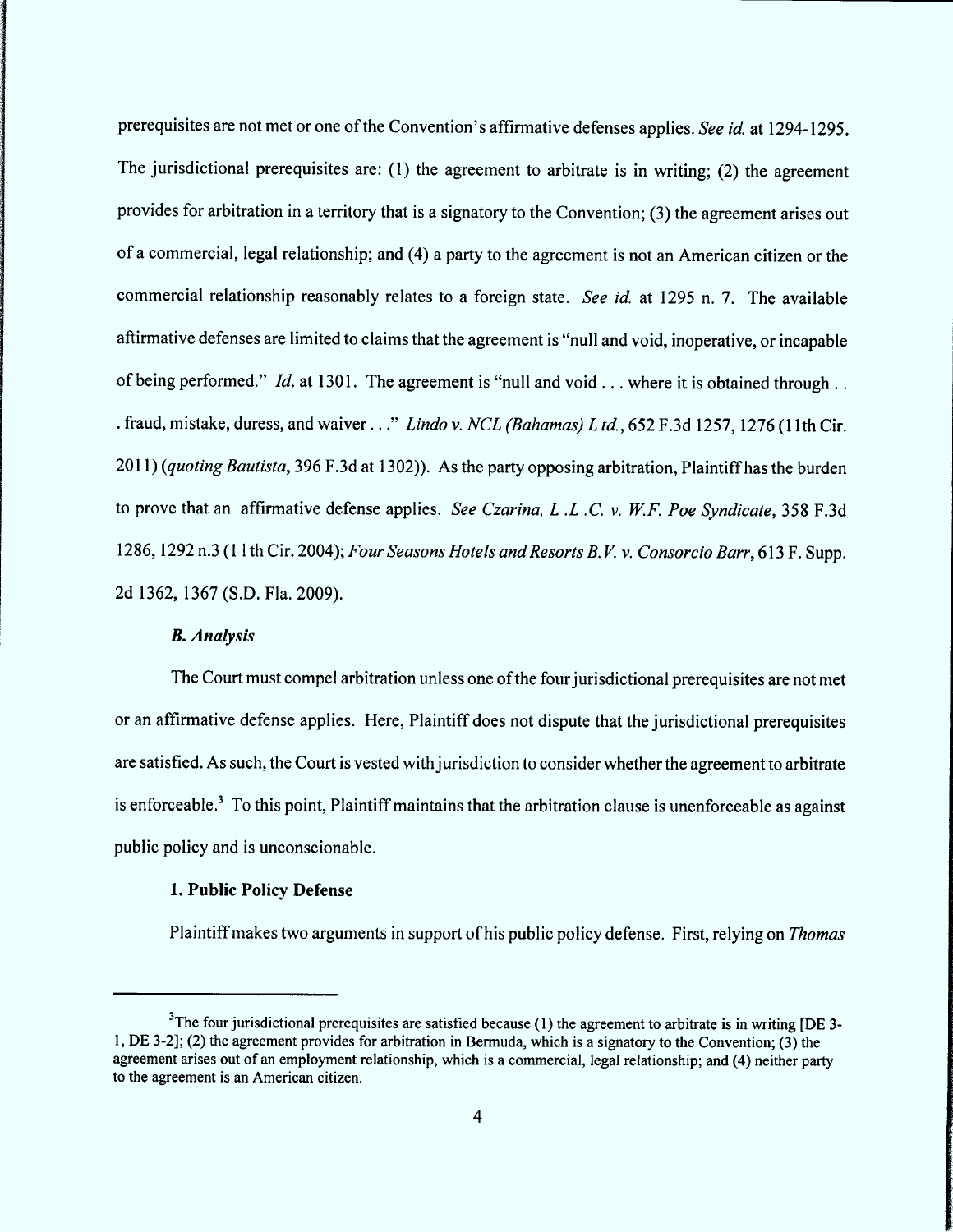v. Carnival Cruise Lines, 573 F.3d 1113 (11th Cir. 2009), Plaintiff maintains that the arbitration clause in the Principal Terms of Employment violates public policy under Article V of the Convention.<sup>4</sup> Plaintiff contends that the Court should follow *Thomas* instead of a more recent opinion by a panel of the Eleventh Circuit, Lindo, and find that the arbitration clause null and void as against public policy. Second, Plaintiff avers that an amendment to the Jones Act that deleted the statute's venue provision, renders the Bermuda forum selection clause in the arbitration clause contrary to public policy.

#### a. Applicability of Thomas and Lindo

Upon review, the Court declines to accept Plaintiff's invitation to follow *Thomas* and find that the arbitration clause is unenforceable as against public policy for three reasons. First, *Thomas* is distinguishable from the instant case. Second, *Thomas* is of limited precedential value. Third, Plaintiff has failed to make a showing that his remedies under Bermuda law are inadequate.

First, it is clear that *Thomas* is distinguishable from the instant case. In *Thomas*, 573 F.3d at 1121-22, the Court of Appeals relied in part on the Supreme Court's opinion in *Vimar Seguros*  $\nu$ *Reaseguros, S.A. v. M/V Skv.* 515 U.S. 528 (1995). In *Vimar*, the high Court stated that in determining whether an arbitration agreement is against public policy, the court must consider whether it "will have the opportunity at the award-enforcement stage to ensure that the legitimate interest in the enforcement of the ... laws has been addressed." *Id.* at 540 (citations omitted). The Court went on to state that:

Were there no subsequent opportunity for review and were we persuaded that the choice-of-forum and choice-of-law clauses operated in tandem as a prospective waiver of a party's right to pursue statutory remedies, we would have little hesitation in condemning the agreement as against public policy.

Id. at 540 (citing Mitsubishi Motors Corp., 473 U.S. at 637, n. 19) (emphasis added). Applying Vimar,

<sup>&</sup>lt;sup>4</sup> Article V(2) of the Convention provides, "Recognition and enforcement of an arbitral award may also be refused if the competent authority in the country where recognition and enforcement is sought finds that . . . [t]he recognition or enforcement of the award would be contrary to the public policy of that country." New York Convention, art. V(2)..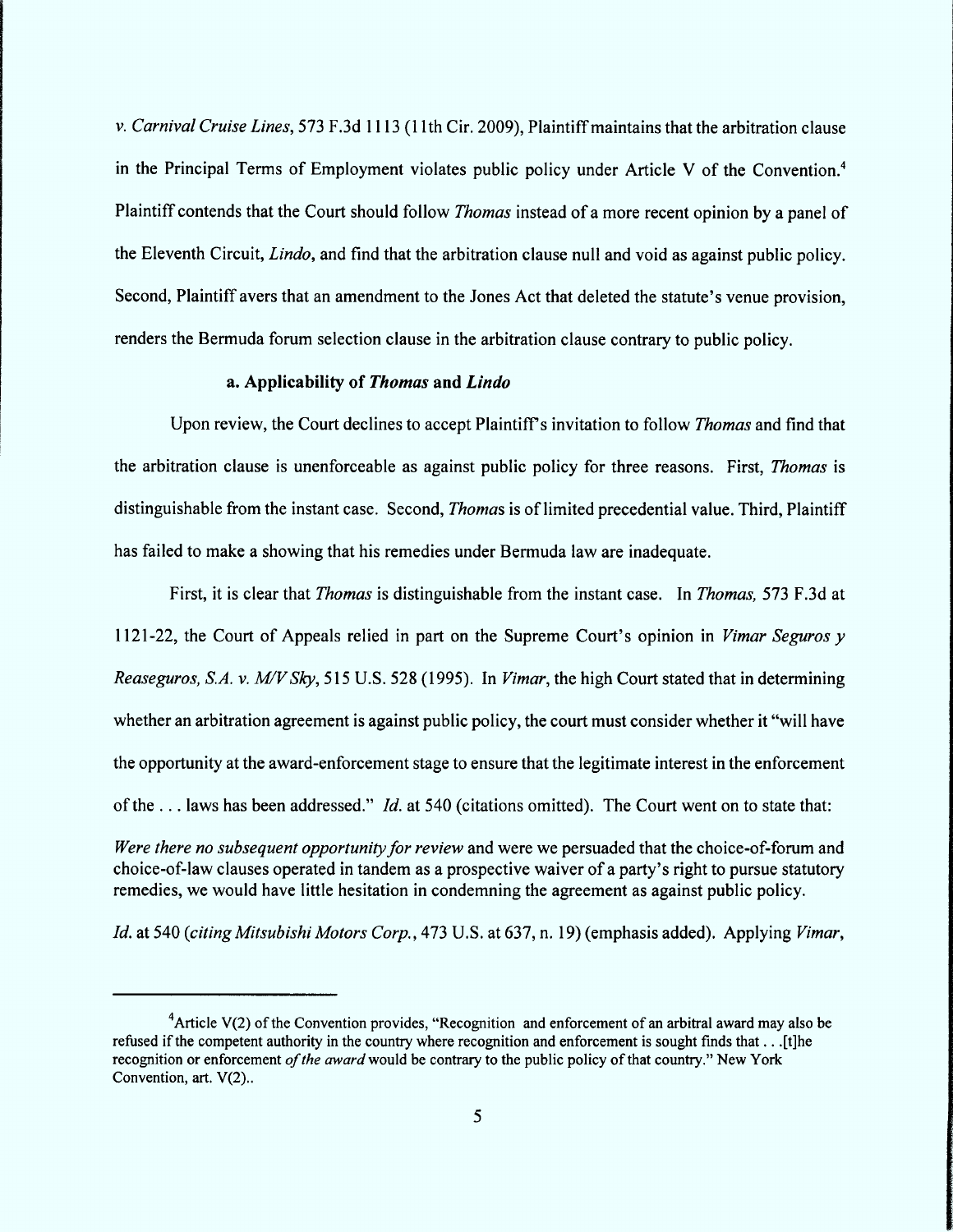the analysis in Thomas revolves around the fact that the only claim subject to arbitration there was a cause of action under the Seaman's Wage Act ("SWA"), a U.S. statute. The Eleventh Circuit held that because the arbitration clause at issue required Thomas to arbitrate his SWA claim in the Philippines under the laws of Panama, he would, in effect, be unable to pursue his claim as it was a cause of action created by U.S. statute that Panamanian law likely would not recognize. As such, Thomas had no assurance that he would obtain subsequent review by a U.S. court as there was a "distinct possibility" that he would not receive an arbitral award under Panamanian law based solely on a U.S. statutory cause of action. Thomas, 573 F.3d at 1123-24. Thus, the Court of Appeals found that the choice-of-law and choice-of-forum provisions in the arbitration clause, acting together, were contrary to public policy as they prevented Thomas from obtaining subsequent review of his arbitral award in a U.S. court.

In contrast to *Thomas*, here, Plaintiff has asserted a number of non-statutory, general maritime claims, namely maintenance and cure, failure to treat, and medical negligence, in addition to his U.S. statutory claim for Jones Act negligence. As to the general maritime claims,<sup>5</sup> Plaintiff has not shown a "distinct possibility" that he will not obtain an award and, therefore, be foreclosed from review by U.S. courts. See Bulgakova v. Carnival Corp., 2010 U.S. Dist. LEXIS 39231 (S.D. Fla. February 26, 2010) (finding Thomas distinguishable where the plaintiff had not shown a distinct possibility that she would not obtain an arbitral award as to her general maritime claims that would then be subject to review by U.S. courts). As such, because Plaintiff has not established that he has no subsequent opportunity for review of his arbitral award by a U.S. court, Plaintiff's case is distinguishable from Thomas and does not come within the ambit of circumstances in which the Court considers a public policy defense at the arbitration enforcement stage as opposed to the award stage. See Vimar, 515 U.S. at 540-41.

<sup>&</sup>lt;sup>5</sup>The Court is mindful that *Lindo*, 652 F.3d at 1279, cautions against "speculat [ing] about arbitration outcomes at the initial arbitration-enforcement stage.''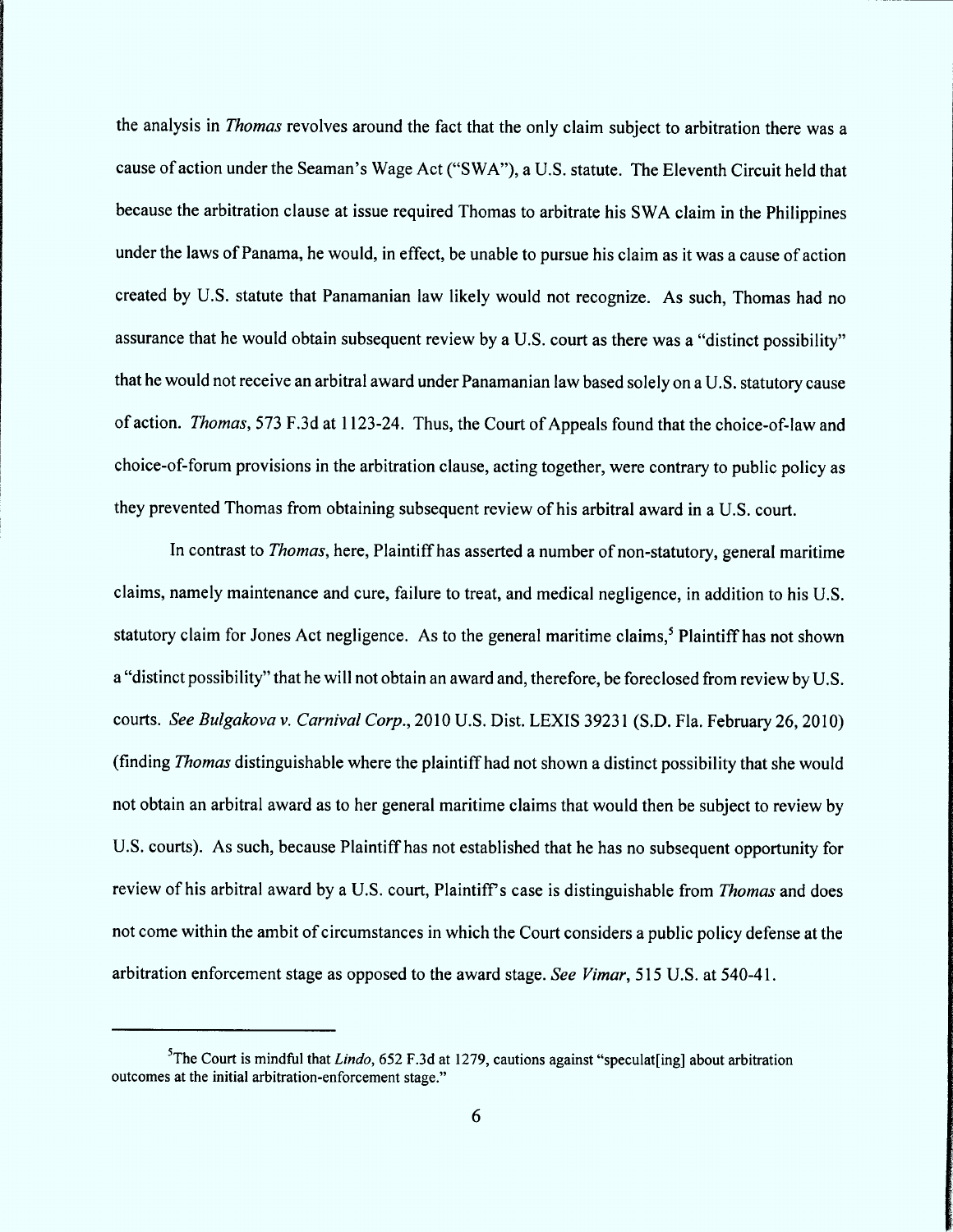Moreover, it appears to the Court that *Thomas* is of limited precedential value. Although Plaintiff is correct that *Lindo*, which forecloses a public policy defense at the arbitration enforcement stage,<sup>6</sup> does not overrule *Thomas* as both are panel decisions, at least two subsequent Eleventh Circuit panel decisions have found that Thomas violates the prior precedent rule. See Fernandes v. Carnival Corp., 2012 WL 2864491, at \*1 (11th Cir. July 12, 2012); Maxwell v. NCL, 454 Fed. Appx. 709, 710 (11th Cir. 2011). This is because *Thomas* ignored the holding in *Bautista* limiting the defenses available under Article II of the Convention to fraud, mistake, duress, and waiver.<sup>7</sup> Moreover, in both Maxwell and Fernandes as well as in Henriquez v. NCL, 440 Fed. Appx. 714, 716 (11th Cir. 2011),<sup>8</sup> panels of the Eleventh Circuit followed *Lindo* and rejected the public policy defense at the arbitration enforcement stage.<sup>9</sup> Plaintiff's contention that *Lindo* should be vacated because the mandate issued after the parties settled [DE 8 at 4], is without merit. The fact of the matter is that *Lindo* has not been vacated and this Court is neither empowered, nor inclined, to change that.

Further, even if Plaintiff could assert a public policy defense now, which he cannot, he has not made the requisite showing that his remedies under Bermuda law are so inadequate as to be "fundamentally unfair." See Lindo, 652 F. 3d at 1283-84 (holding that public policy defense lacked

<sup>8</sup>The Court recognizes that these decisions are unpublished.

 $^{6}$ In *Lindo*, 652 F.3d at 1280-1282, the Eleventh Circuit held that an Article V public policy defense cannot be raised at the initial arbitration enforcement stage because Article V applies only at the arbitral *award*-enforcement stage. The Court opined that even if Lindo could assert an Article V public policy defense at the arbitrationenforcement stage, he failed to demonstrate that his remedies under the laws of the Bahamas, where the arbitration was to take place, would be inadequate so as to render the choice-of-law provision "fundamentally unfair." Id. at 1283-1284 (citing Lipcon v. Underwriters at Lloyd's, London, 148 F.3d 1285, 1297 (11th Cir. 1998)).

 $17$  homas further confused matters by referring to Article V, which, by its terms, applies to recognition and enforcement of the award after arbitration is complete, but using the "null and void" language from Article II. As such, it is unclear whether Thomas concerns Article V or Article II of the Convention. Thomas, 573 F.3d at 1120, 1 124, n. 17.

 $9$ However, it is noteworthy that recently a panel of the Eleventh Circuit vacated and withdrew a published opinion addressing Thomas and Lindo. Williams v. NCL, 686 F.3d 1169 (11th Cir. 2012), vacated and withdrawn by, 2012 WL 3608537 (11th Cir. Aug. 21, 2012).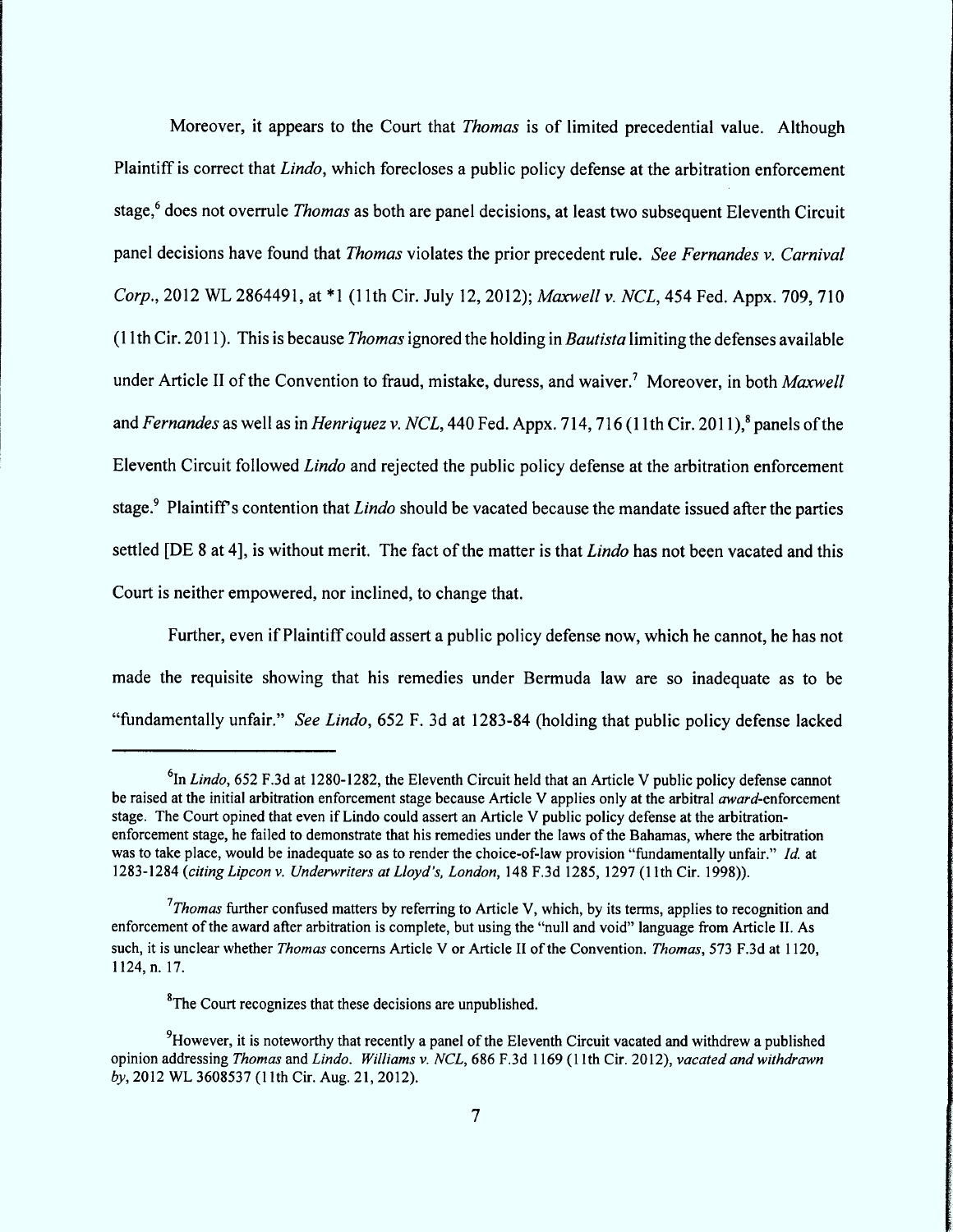merit where the arbitration clause was fundamentally fair and the plaintiff failed to show that his remedies under Bahamian negligence law were inadequate). The Court takes judicial notice of the affidavit of Rod Attride-Stirling, dated May 19, 2009, which was prepared for another case, but filed by Defendant in the record for the instant case. [DE 15-2]. Mr. Attride-Stirling was, at the time he signed the affidavit, a barrister and attorney in Bermuda, a senior partner in a law firm there, and a past president of the Bermuda Bar Association. According to the affidavit, Jones Act claims are not recognized in Bermuda, but Bermuda law allows seafaring employees to recover compensatory damages for loss of earnings and medical expenses that result from personal injuries sustained by an employee as a result of an employer's negligence.  $Id$ . at 2. As such, Plaintiff has remedies under Bermuda law to compensate him for his injuries.

Plaintiff does not dispute the statements in Mr. Attride-Stirling's affidavit. Instead, Plaintiff contends, relying on a 1964 decision from the United Kingdom and a treatise, that "as a general rule, the English courts do not award exemplary or punitive damages in civil cases.'' (DE 8 at 7-81. However, Plaintiff has not come forward with legal authority or evidence that he cannot recover punitive damages under Bermuda law. Further, even if Plaintiff cannot, in fact, recover punitive damages in Bermuda, this, standing alone, does not render his remedies so inadequate as to constitute fundamental unfairness. As such, Plaintiff has not established that the arbitration clause violates Article V as against public policy.

## b. Jones Act Amendment

Additionally, Plaintiff maintains that a 2008 amendment to the Jones Act, which deleted the statute's venue provision, renders the Bermuda forum selection clause unlawful and contrary to public policy and, as such, Plaintiff's Jones Act claim is inarbitrable. [DE 8 at 10-12]. This argument has been expressly rejected by the Eleventh Circuit in Lindo, 652 F.3d at 1286-87. See also Fernandes, 2012 WL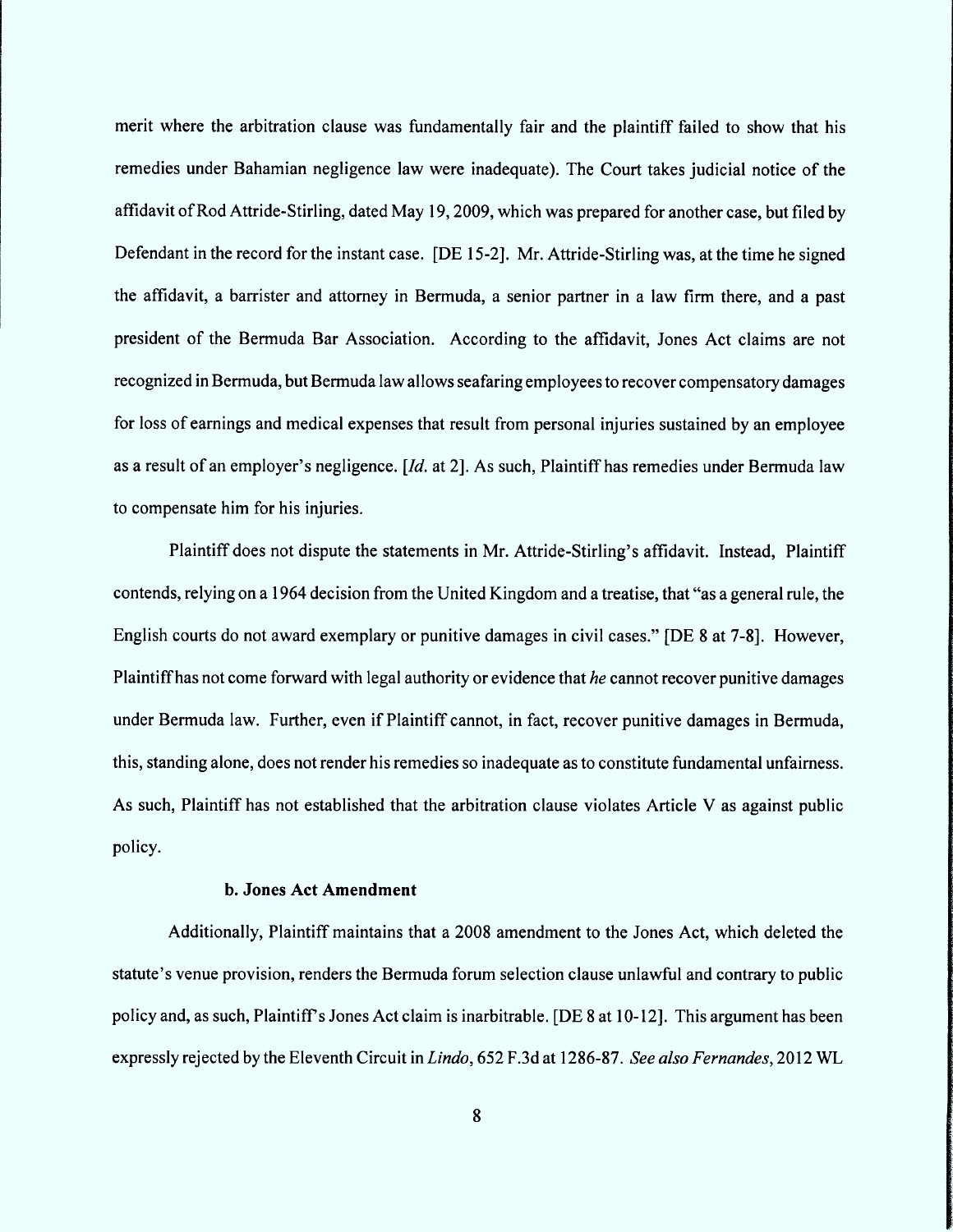2864491, at \*2. Thus, for the reasons already articulated by the Court of Appeals, Plaintiff cannot prevail on this argument here.

## 2. Unconscionability Defense

Plaintiff also asserts that the arbitration clause in the Principal Terms of Employment is unenforceable under Article II of the Convention<sup>10</sup> as both procedurally and substantively unconscionable. Specifically, Plaintiff contends that the clause is procedurally unconscionable because of the unequal bargaining power of the parties and the absence of choice. (DE 8 at 6-71. Plaintifffurther maintains that the arbitration clause is substantively unconscionable because it forces him to waive his rights and remedies under the Jones Act and forecloses him from obtaining punitive damages.  $\left[Id\right]$  at 7-81.

In Bautista, 396 F.3d at 1302, the Eleventh Circuit limited the affirmative defenses available under Article II to fraud, mistake, duress, and waiver. Bautista also expressly foreclosed the "take it or leave it" unconscionability defense like the one asserted here by Plaintiff. Id.; see also Henriquez, 440 Fed. Appx. at 716 (finding that "[i]n Bautista, we refused to recognized unconscionability as a defense to enforcement of this kind of arbitration agreement"). Moreover, Plaintiff has not articulated the basis for his defense that the arbitration clause is procedurally unconscionable. He states only that the bargaining power is unequal because Carnival is a "giant" corporation and he is a poor Indian seaman. [DE 6-7]. However, if this assertion was sufficient for procedural unconscionability, many agreements between corporations and individuals would be subject to the defense and the application would clearly be overbroad. Additionally, Plaintiff has not explained the factual basis for his conclusory statement that he had no choice but to sign the arbitration agreement. Finally, the defense Plaintiffhas categorized as

<sup>&</sup>lt;sup>10</sup> Article II(3) of the Convention provides "The court of a Contracting State . . . shall, at the request of one of the parties, refer the parties to arbitration, unless it finds that the said agreement is null and void, inoperative, or incapable of being performed." New York Convention, art. 11(3).